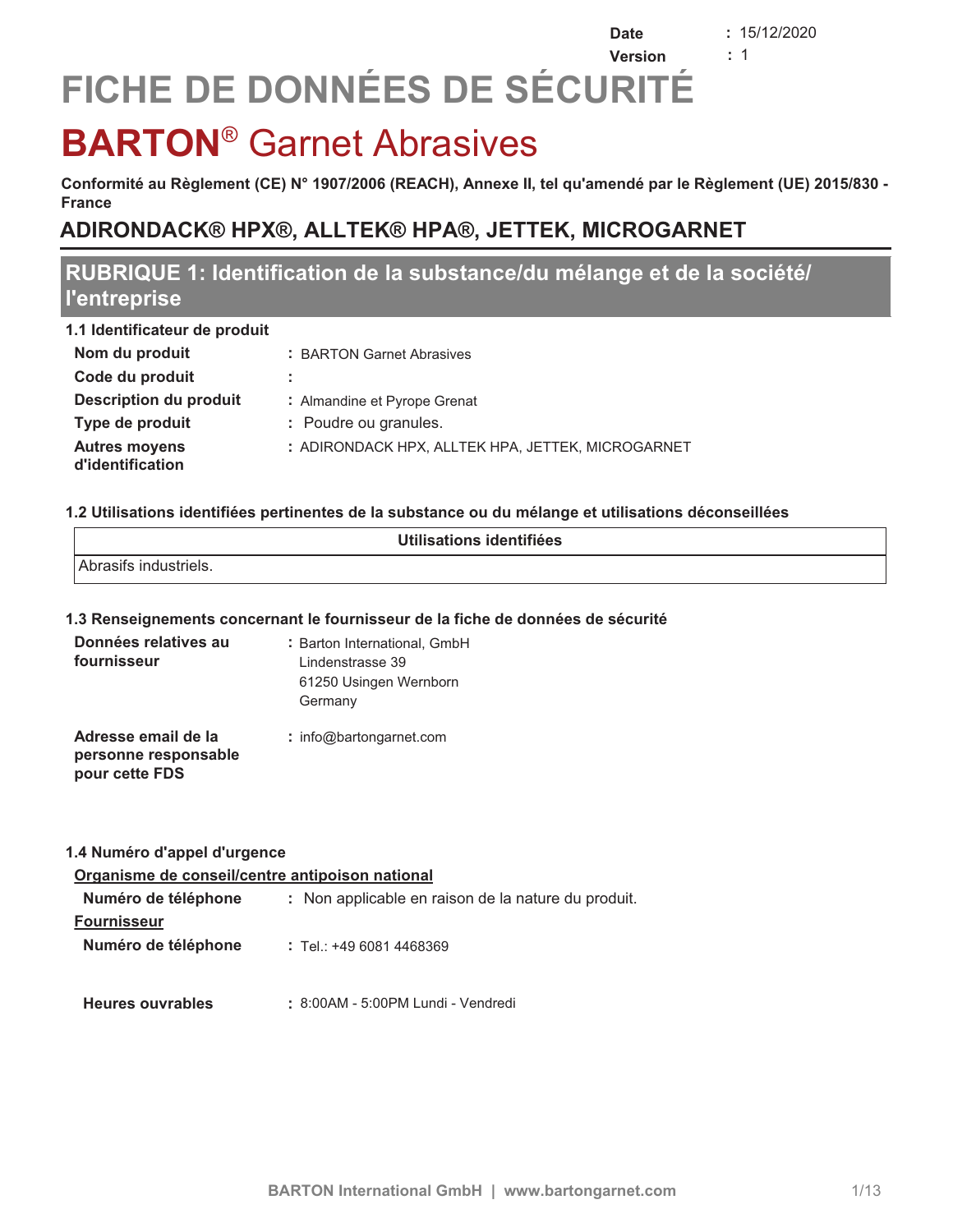## **BARTON<sup>®</sup> Garnet Abrasives** ADIRONDACK® HPX®, ALLTEK® HPA®, JETTEK, MICROGARNET

### **RUBRIQUE 2: Identification des dangers**

En vertu de l'article 31 de REACH, une fiche de données de sécurité n'est pas requise pour ce produit.

#### 2.1 Classification de la substance ou du mélange

Définition du produit : Mélange

Classification selon le Règlement (CE) n° 1272/2008 [CLP/SGH]

Non classé.

Ce produit n'est pas classé comme dangereux conformément au règlement (CE) n° 1272/2008 et ses modifications. Pour plus de détails sur les conséquences en termes de santé et les symptômes, reportez-vous à la section 11.

| 2.2 Éléments d'étiquetage                                                                                                                                                                                             |                                                                                     |
|-----------------------------------------------------------------------------------------------------------------------------------------------------------------------------------------------------------------------|-------------------------------------------------------------------------------------|
| <b>Mention d'avertissement</b>                                                                                                                                                                                        | : Pas de mention d'avertissement.                                                   |
| <b>Mentions de danger</b>                                                                                                                                                                                             | : Aucun effet important ou danger critique connu.                                   |
| Conseils de prudence                                                                                                                                                                                                  |                                                                                     |
| <b>Prévention</b>                                                                                                                                                                                                     | : Sans objet.                                                                       |
| <b>Intervention</b>                                                                                                                                                                                                   | Sans objet.                                                                         |
| <b>Stockage</b>                                                                                                                                                                                                       | Sans objet.                                                                         |
| <b>Élimination</b>                                                                                                                                                                                                    | Sans objet.                                                                         |
| Éléments d'étiquetage<br>supplémentaires                                                                                                                                                                              | : Sans objet.                                                                       |
| <b>Annexe XVII - Restrictions</b><br>applicables à la fabrication,<br>à la mise sur le marché et<br>à l'utilisation de certaines<br>substances et<br>préparations dangereuses<br>et de certains articles<br>dangereux | : Sans objet.                                                                       |
| Exigences d'emballages spéciaux                                                                                                                                                                                       |                                                                                     |
| Récipients devant être<br>pourvus d'une fermeture<br>de sécurité pour les<br>enfants                                                                                                                                  | : Sans objet.                                                                       |
| Avertissement tactile de<br>danger                                                                                                                                                                                    | : Sans objet.                                                                       |
| 2.3 Autres dangers                                                                                                                                                                                                    |                                                                                     |
| Le produit répond aux<br>critères de PBT ou de<br>vPvB conformément au<br>règlement (CE)<br>N° 1907/2006, Annexe XIII                                                                                                 | : Ce mélange ne contient aucune substance évaluée comme étant un PBT ou un<br>vPvB. |
| Autres dangers qui ne<br>donnent pas lieu à une<br>classification                                                                                                                                                     | : Aucun connu.                                                                      |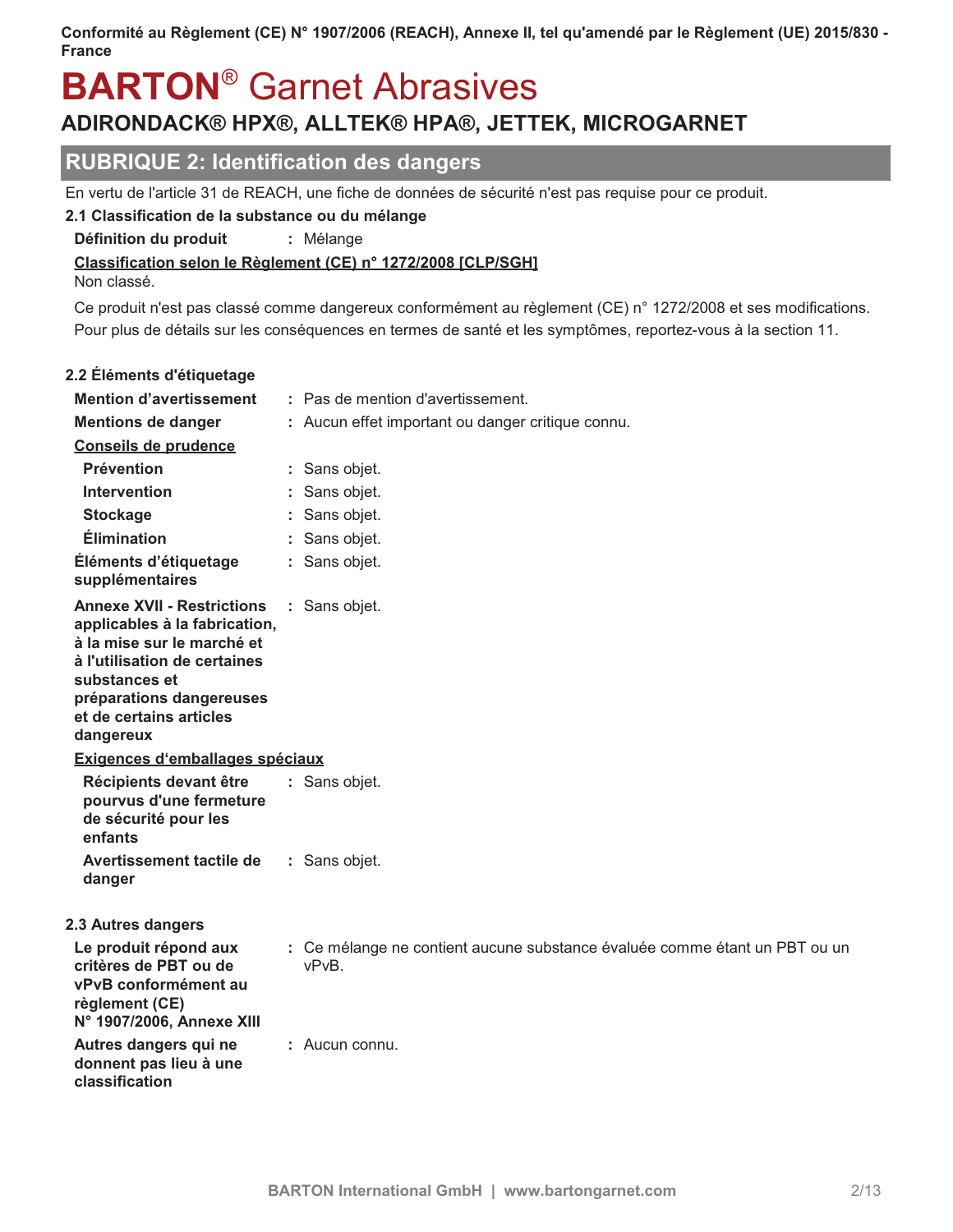## **BARTON<sup>®</sup> Garnet Abrasives** ADIRONDACK® HPX®, ALLTEK® HPA®, JETTEK, MICROGARNET

### **RUBRIQUE 3: Composition/informations sur les composants**

#### 3.2 Mélanges

: Mélange

Dans l'état actuel des connaissances du fournisseur et dans les concentrations d'application, aucun ingrédient présent n'est classé comme dangereux pour la santé ou l'environnement, ni comme PTB ou vPvB, ni comme substance de degré de préoccupation équivalent, ni soumi à une limite d'exposition professionnelle et donc nécessiterait de figurer dans cette section.

#### Pour connaître les pourcentages des composantes, veuillez consulter la Fiche des données techniques correspondante

## **RUBRIQUE 4: Premiers secours**

#### 4.1 Description des premiers secours

| <b>Contact avec les yeux</b>     | : Rincer immédiatement les yeux à grande eau, en soulevant de temps en temps les<br>paupières supérieures et inférieures. Vérifier si la victime porte des verres de<br>contact et dans ce cas, les lui enlever. En cas d'irritation, consulter un médecin.                                                                                                                                                |
|----------------------------------|------------------------------------------------------------------------------------------------------------------------------------------------------------------------------------------------------------------------------------------------------------------------------------------------------------------------------------------------------------------------------------------------------------|
| <b>Inhalation</b>                | : Transporter la victime à l'extérieur et la maintenir au repos dans une position où elle<br>peut confortablement respirer. Consulter un médecin si des symptômes se<br>développent.                                                                                                                                                                                                                       |
| Contact avec la peau             | : Rincer la peau contaminée à grande eau. Consulter un médecin si des symptômes<br>se développent.                                                                                                                                                                                                                                                                                                         |
| Ingestion                        | : Rincez la bouche avec de l'eau. Transporter la victime à l'extérieur et la maintenir<br>au repos dans une position où elle peut confortablement respirer. Si une personne<br>a avalé de ce produit et est consciente, lui faire boire de petites quantités d'eau. Ne<br>pas faire vomir sauf indication contraire émanant du personnel médical. Consulter<br>un médecin si des symptômes se développent. |
| <b>Protection des sauveteurs</b> | : Aucune initiative ne doit être prise qui implique un risque individuel ou en l'absence<br>de formation appropriée.                                                                                                                                                                                                                                                                                       |

#### 4.2 Principaux symptômes et effets, aiqus et différés

#### Signes/symptômes de surexposition

| <b>Contact avec les yeux</b> | : Les symptômes néfastes peuvent éventuellement comprendre ce qui suit :<br>irritation<br>rougeur                      |
|------------------------------|------------------------------------------------------------------------------------------------------------------------|
| <b>Inhalation</b>            | : Les symptômes néfastes peuvent éventuellement comprendre ce qui suit :<br>irritation des voies respiratoires<br>toux |
| Contact avec la peau         | : Aucun effet important ou danger critique connu.                                                                      |
| Ingestion                    | : Aucun effet important ou danger critique connu.                                                                      |

#### 4.3 Indication des éventuels soins médicaux immédiats et traitements particuliers nécessaires

| Note au médecin traitant                 | Traitement symptomatique requis. Contacter immédiatement un spécialiste pour le<br>traitement des intoxications, si de grandes quantités ont été ingérées ou inhalées. |
|------------------------------------------|------------------------------------------------------------------------------------------------------------------------------------------------------------------------|
| <b>Traitements spécifiques</b><br>.<br>. | : Pas de traitement particulier.                                                                                                                                       |

Voir Information toxicologique (section 11)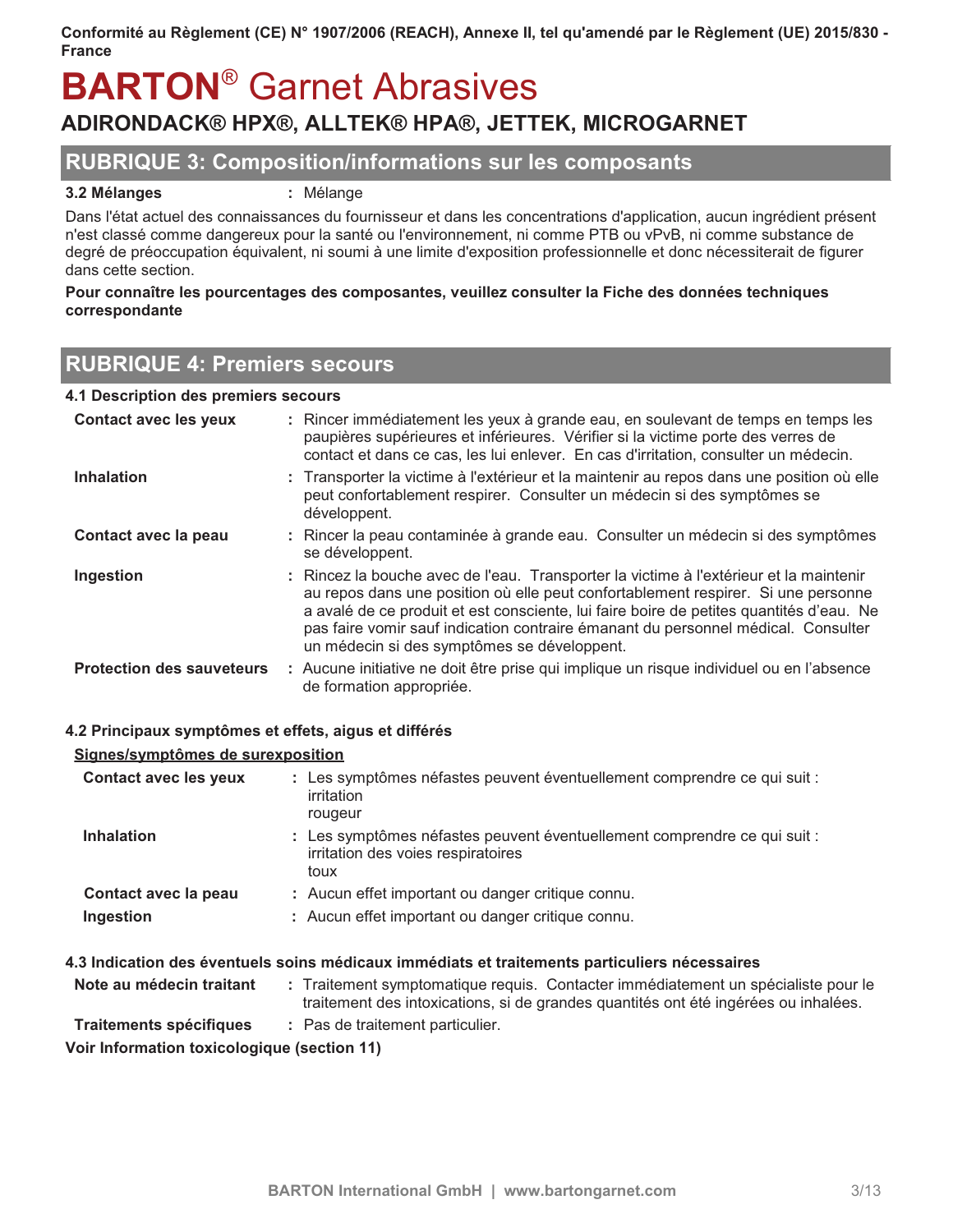## **BARTON®** Garnet Abrasives ADIRONDACK® HPX®, ALLTEK® HPA®, JETTEK, MICROGARNET

## **RUBRIQUE 5: Mesures de lutte contre l'incendie**

|  |  |  | <b>5.1 Moyens d'extinction</b> |  |
|--|--|--|--------------------------------|--|
|--|--|--|--------------------------------|--|

| <b>Moyens d'extinction</b><br>appropriés                                                                | : Utiliser un agent extincteur approprié pour étouffer l'incendie avoisinant.                                                                                                                                                                                                                                                                                                                                 |  |
|---------------------------------------------------------------------------------------------------------|---------------------------------------------------------------------------------------------------------------------------------------------------------------------------------------------------------------------------------------------------------------------------------------------------------------------------------------------------------------------------------------------------------------|--|
| <b>Moyens d'extinction</b><br>inappropriés                                                              | $:$ Aucun connu.                                                                                                                                                                                                                                                                                                                                                                                              |  |
|                                                                                                         | 5.2 Dangers particuliers résultant de la substance ou du mélange                                                                                                                                                                                                                                                                                                                                              |  |
| Dangers dus à la<br>substance ou au mélange                                                             | : Aucun risque spécifique d'incendie ou d'explosion.                                                                                                                                                                                                                                                                                                                                                          |  |
| <b>Produits de combustion</b><br>dangereux                                                              | : Les produits de décomposition peuvent éventuellement comprendre les substances<br>suivantes:<br>oxyde/oxydes de métal                                                                                                                                                                                                                                                                                       |  |
| 5.3 Conseils aux pompiers                                                                               |                                                                                                                                                                                                                                                                                                                                                                                                               |  |
| Mesures spéciales de<br>protection pour les<br>pompiers                                                 | : En présence d'incendie, circonscrire rapidement le site en évacuant toute personne<br>se trouvant près des lieux de l'accident. Aucune initiative ne doit être prise qui<br>implique un risque individuel ou en l'absence de formation appropriée.                                                                                                                                                          |  |
| <b>Équipement de protection</b><br>spécial pour le personnel<br>préposé à la lutte contre<br>l'incendie | : Les pompiers devront porter un équipement de protection approprié ainsi qu'un<br>appareil de protection respiratoire autonome avec masque intégral fonctionnant en<br>mode pression positive. Les vêtements pour sapeurs-pompiers (y compris casques,<br>bottes de protection et gants) conformes à la Norme européenne EN 469 procurent<br>un niveau de protection de base contre les accidents chimiques. |  |

## RUBRIQUE 6: Mesures à prendre en cas de dispersion accidentelle

| 6.1 Précautions individuelles, équipement de protection et procédures d'urgence |                                                                                                                                                                                                                                                                                                                                                                                             |  |
|---------------------------------------------------------------------------------|---------------------------------------------------------------------------------------------------------------------------------------------------------------------------------------------------------------------------------------------------------------------------------------------------------------------------------------------------------------------------------------------|--|
| <b>Pour les non-secouristes</b>                                                 | : Aucune initiative ne doit être prise qui implique un risque individuel ou en l'absence<br>de formation appropriée. Évacuer les environs. Empêcher l'accès aux personnes<br>non requises et ne portant pas de vêtements de protection. Ne pas toucher ni<br>marcher dans le produit répandu. Éviter de respirer les poussières. Porter un<br>équipement de protection individuelle adapté. |  |
| <b>Pour les secouristes</b>                                                     | : Si des vêtements spécifiques sont nécessaires pour traiter le déversement,<br>consulter la section 8 pour les matériaux appropriés et inappropriés. Voir<br>également les informations contenues dans « Pour les non-secouristes ».                                                                                                                                                       |  |
| 6.2 Précautions pour la<br>protection de<br><b>l'environnement</b>              | : Évitez la dispersion des matériaux déversés, ainsi que leur écoulement et tout<br>contact avec le sol, les cours d'eau, les égouts et conduits d'évacuation. Informez<br>les autorités compétentes en cas de pollution de l'environnement (égouts, voies<br>d'eau, sol et air) par le produit.                                                                                            |  |
|                                                                                 | 6.3 Méthodes et matériel de confinement et de nettoyage                                                                                                                                                                                                                                                                                                                                     |  |
| Petit déversement<br>accidentel                                                 | : Écarter les conteneurs de la zone de déversement accidentel. Aspirer ou ramasser<br>avec un balai le produit répandu et placer le tout dans un conteneur à déchets<br>dûment étiqueté. Élimination par une entreprise autorisée de collecte des déchets.                                                                                                                                  |  |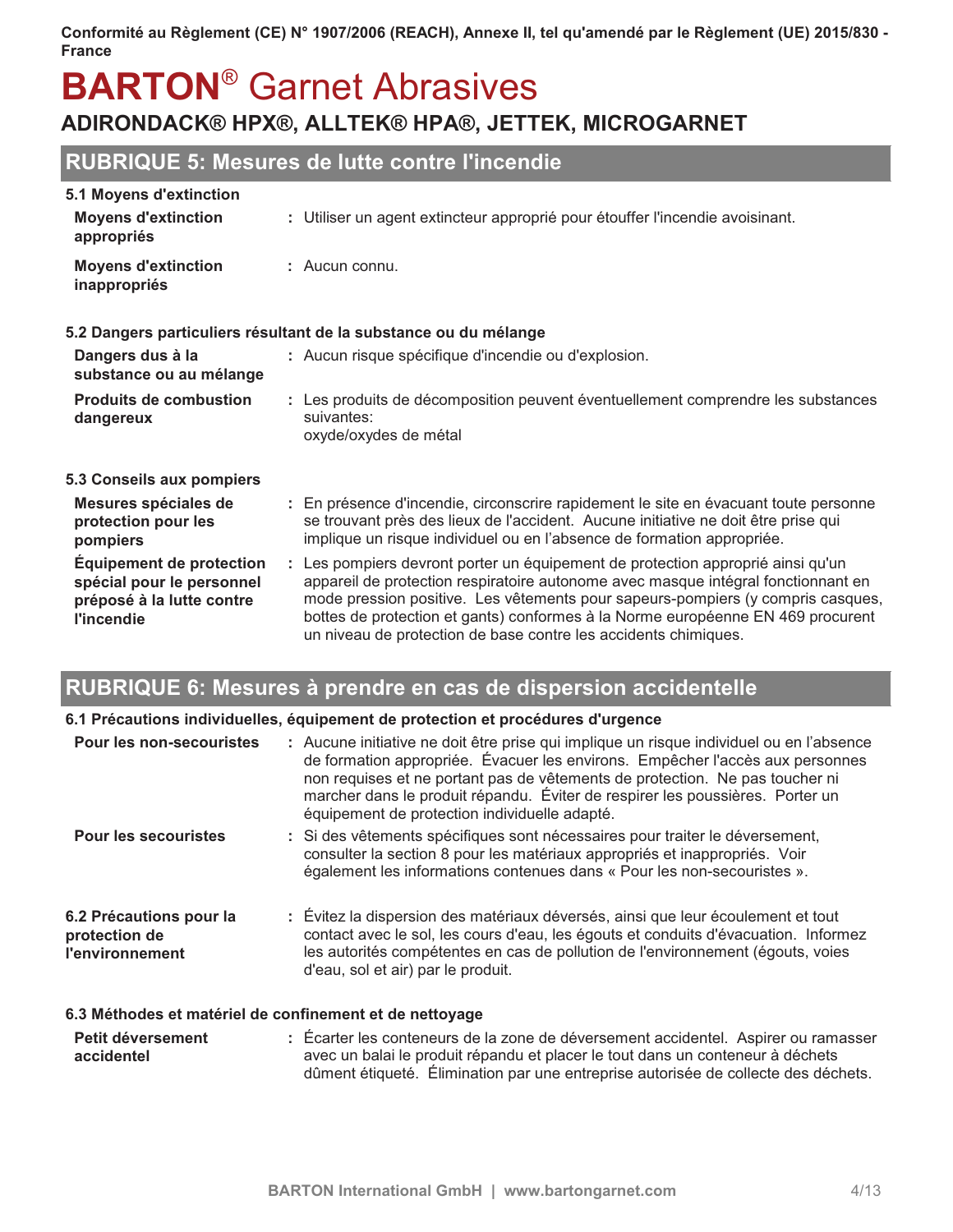# **BARTON®** Garnet Abrasives

## ADIRONDACK® HPX®, ALLTEK® HPA®, JETTEK, MICROGARNET

### RUBRIQUE 6: Mesures à prendre en cas de dispersion accidentelle

| <b>Grand déversement</b><br>accidentel | : Écarter les conteneurs de la zone de déversement accidentel. S'approcher des<br>émanations dans la même direction que le vent. Bloquer toute pénétration possible<br>dans les égouts, les cours d'eau, les caves ou les zones confinées. Aspirer ou<br>ramasser avec un balai le produit répandu et placer le tout dans un conteneur à<br>déchets dûment étiqueté. Éviter qu'il se forme un nuage de poussières et prévenir<br>la dispersion par le vent. Élimination par une entreprise autorisée de collecte des<br>déchets. |
|----------------------------------------|----------------------------------------------------------------------------------------------------------------------------------------------------------------------------------------------------------------------------------------------------------------------------------------------------------------------------------------------------------------------------------------------------------------------------------------------------------------------------------------------------------------------------------|
| 6.4 Référence à d'autres<br>rubriques  | : Voir section 1 pour les coordonnées d'urgence.<br>Voir la section 8 pour toute information sur les équipements de protection<br>individuelle adaptés.<br>Voir la section 13 pour toute information supplémentaire sur le traitement des<br>déchets.                                                                                                                                                                                                                                                                            |

## **RUBRIQUE 7: Manipulation et stockage**

Les informations de cette section contiennent des directives et des conseils généraux. Consulter la liste des Utilisations Identifiées de la section 1 pour toute information spécifique aux usages disponible dans le(s) scénario(s) d'exposition.

#### 7.1 Précautions à prendre pour une manipulation sans danger

| <b>Mesures de protection</b>                         | : Revêtir un équipement de protection individuelle approprié (voir Section 8). Éviter<br>de respirer les poussières.                                                                                                                                                                                              |
|------------------------------------------------------|-------------------------------------------------------------------------------------------------------------------------------------------------------------------------------------------------------------------------------------------------------------------------------------------------------------------|
| Conseils sur l'hygiène<br>professionnelle en général | : Il est interdit de manger, boire ou fumer dans les endroits où ce produit est<br>manipulé, entreposé ou mis en oeuvre. Il est recommandé au personnel de se<br>laver les mains et la figure avant de manger, boire ou fumer. Voir également la<br>section 8 pour plus d'informations sur les mesures d'hygiène. |

#### 7.2 Conditions d'un stockage sûr, y compris d'éventuelles incompatibilités

Stocker conformément à la réglementation locale. Stocker dans le récipient d'origine à l'abri de la lumière directe du soleil dans un endroit sec, frais et bien ventilé à l'écart des matériaux incompatibles (cf. la Section 10). Garder le récipient hermétiquement fermé lorsque le produit n'est pas utilisé. Les récipients ayant été ouverts doivent être refermés avec soin et maintenus en position verticale afin d'éviter les fuites. Ne pas stocker dans des conteneurs non étiquetés. Utiliser un récipient approprié pour éviter toute contamination du milieu ambiant. Voir la section 10 concernant les matériaux incompatibles avant manipulation ou utilisation.

#### 7.3 Utilisation(s) finale(s) particulière(s)

| <b>Recommandations</b>   | : Non disponible. |
|--------------------------|-------------------|
| Solutions spécifiques au | : Non disponible. |
| secteur industriel       |                   |

## RUBRIQUE 8: Contrôles de l'exposition/protection individuelle

Consulter la liste des Utilisations Identifiées de la section 1 pour toute information spécifique aux usages disponible dans le(s) scénario(s) d'exposition.

#### 8.1 Paramètres de contrôle

#### **Limites d'exposition professionnelle**

Aucune valeur de limite d'exposition connue.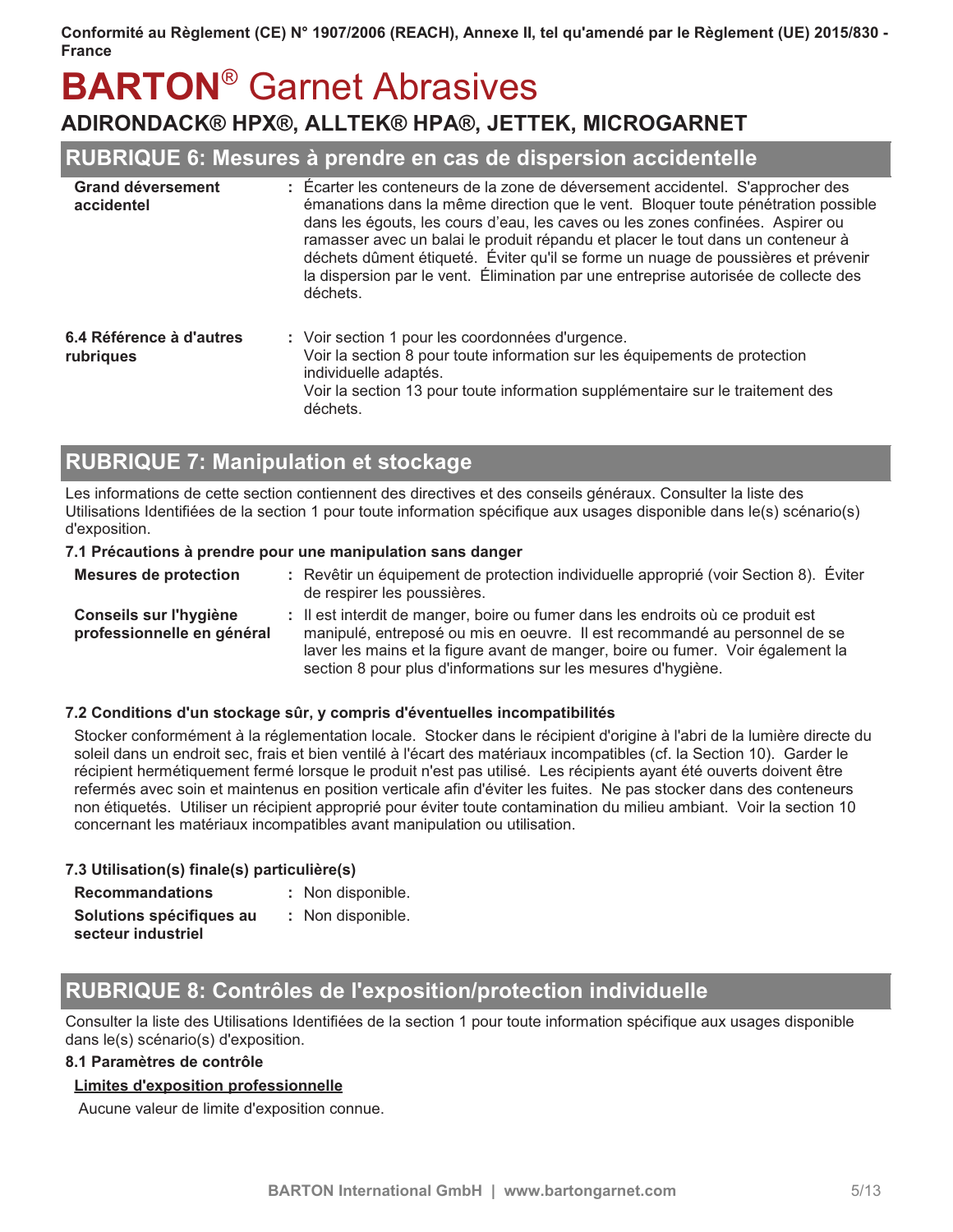## **BARTON<sup>®</sup> Garnet Abrasives** ADIRONDACK® HPX®, ALLTEK® HPA®, JETTEK, MICROGARNET

## RUBRIQUE 8: Contrôles de l'exposition/protection individuelle

| Procédures de<br>surveillance<br>recommandées | : Si ce produit contient des ingrédients présentant des limites d'exposition, il peut<br>s'avérer nécessaire d'effectuer un examen suivi des personnes, de l'atmosphère sur<br>le lieu de travail ou des organismes vivants pour déterminer l'efficacité de la<br>ventilation ou d'autres mesures de contrôle ou évaluer le besoin d'utiliser du<br>matériel de protection des voies respiratoires. Il doit être fait référence à des<br>normes de surveillance, comme les suivantes : Norme européenne EN 689<br>(Atmosphères des lieux de travail - Conseils pour l'évaluation de l'exposition aux<br>agents chimiques aux fins de comparaison avec des valeurs limites et stratégie de<br>mesurage) Norme européenne EN 14042 (Atmosphères des lieux de travail -<br>Guide pour l'application et l'utilisation de procédures et de dispositifs permettant<br>d'évaluer l'exposition aux agents chimiques et biologiques) Norme européenne EN<br>482 (Atmosphères des lieux de travail - Exigences générales concernant les<br>performances des modes opératoires de mesurage des agents chimiques) Il est<br>également exigé de faire référence aux guides techniques nationaux concernant les<br>méthodes de détermination des substances dangereuses. |
|-----------------------------------------------|------------------------------------------------------------------------------------------------------------------------------------------------------------------------------------------------------------------------------------------------------------------------------------------------------------------------------------------------------------------------------------------------------------------------------------------------------------------------------------------------------------------------------------------------------------------------------------------------------------------------------------------------------------------------------------------------------------------------------------------------------------------------------------------------------------------------------------------------------------------------------------------------------------------------------------------------------------------------------------------------------------------------------------------------------------------------------------------------------------------------------------------------------------------------------------------------------------------------------------------------------------|
|                                               |                                                                                                                                                                                                                                                                                                                                                                                                                                                                                                                                                                                                                                                                                                                                                                                                                                                                                                                                                                                                                                                                                                                                                                                                                                                            |

#### **DNEL/DMEL**

Aucune DNEL/DMEL disponible.

#### **PNEC**

Aucune PNEC disponible.

#### 8.2 Contrôles de l'exposition

| <b>Contrôles techniques</b><br>appropriés | Utiliser uniquement dans un environnement bien aéré. Si les manipulations de<br>l'utilisateur provoquent de la poussière, des fumées, des gaz, des vapeurs ou du<br>brouillard, utiliser des enceintes fermées, une ventilation par aspiration à la source,<br>ou d'autres systèmes de contrôle automatique intégrés afin de maintenir le seuil<br>d'exposition du technicien aux contaminants en suspension dans l'air inférieur aux<br>limites recommandées ou légales.                                                                                                        |
|-------------------------------------------|----------------------------------------------------------------------------------------------------------------------------------------------------------------------------------------------------------------------------------------------------------------------------------------------------------------------------------------------------------------------------------------------------------------------------------------------------------------------------------------------------------------------------------------------------------------------------------|
| <b>Mesures de protection individuelle</b> |                                                                                                                                                                                                                                                                                                                                                                                                                                                                                                                                                                                  |
| Mesures d'hygiène                         | : Se laver abondamment les mains, les avant-bras et le visage après avoir manipulé<br>des produits chimiques, avant de manger, de fumer et d'aller aux toilettes ainsi qu'à<br>la fin de la journée de travail. Il est recommandé d'utiliser les techniques<br>appropriées pour retirer les vêtements potentiellement contaminés. Laver les<br>vêtements contaminés avant de les réutiliser. S'assurer que les dispositifs rince-<br>ceil automatiques et les douches de sécurité se trouvent à proximité de<br>l'emplacement des postes de travail.                             |
| Protection des yeux/du<br>visage          | : Utiliser une protection oculaire conforme à une norme approuvée dès lors qu'une<br>évaluation du risque indique qu'il est nécessaire d'éviter l'exposition aux projections<br>de liquides, aux fines particules pulvérisées, aux gaz ou aux poussières. Si le<br>contact est possible, porter les protections suivantes à moins que l'évaluation<br>n'indique un degré supérieur de protection : lunettes de sécurité avec protections<br>latérales. Si les conditions de fonctionnement entraînent de fortes concentrations<br>de poussières, utiliser un masque à poussière. |
| Protection de la peau                     |                                                                                                                                                                                                                                                                                                                                                                                                                                                                                                                                                                                  |
| <b>Protection des mains</b>               | : Le port de gants imperméables et résistants aux produits chimiques conformes à<br>une norme approuvée, est obligatoire en tout temps lors de la manutention de<br>produits chimiques si une évaluation des risques le préconise.                                                                                                                                                                                                                                                                                                                                               |
| <b>Protection corporelle</b>              | : L'équipement de protection personnel pour le corps devra être choisi en fonction de<br>la tâche à réaliser ainsi que des risques encourus, et il est recommandé de le faire<br>valider par un spécialiste avant de procéder à la manipulation du produit.                                                                                                                                                                                                                                                                                                                      |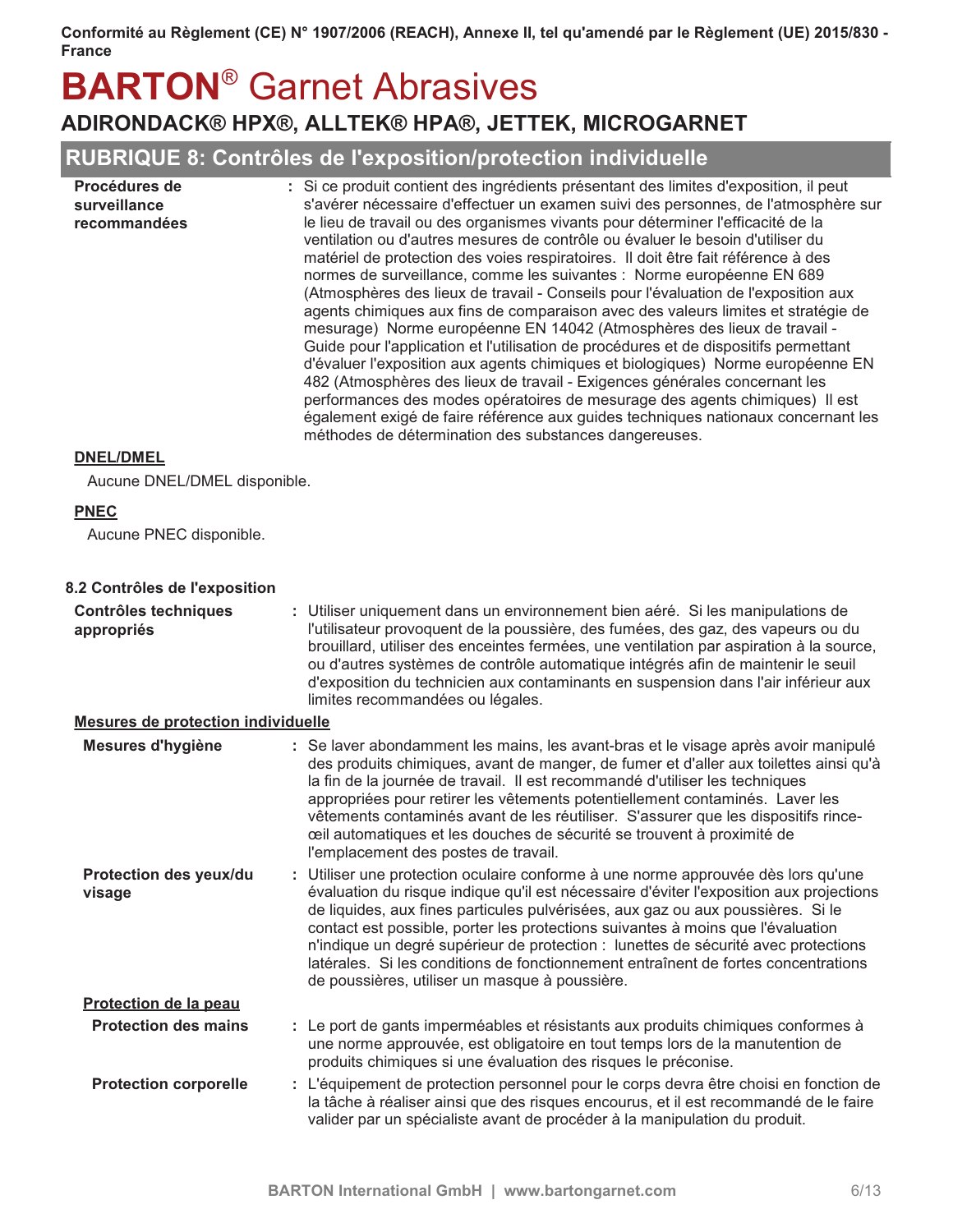# **BARTON®** Garnet Abrasives

## ADIRONDACK® HPX®, ALLTEK® HPA®, JETTEK, MICROGARNET

## RUBRIQUE 8: Contrôles de l'exposition/protection individuelle

| Autre protection cutanée                                                           | : Des chaussures adéquates et toutes mesures de protection corporelle devraient<br>être déterminées en fonction de l'opération effectuée et des risques impliqués, et<br>devraient être approuvées par un spécialiste avant toute manipulation de ce produit.                                                                                                   |
|------------------------------------------------------------------------------------|-----------------------------------------------------------------------------------------------------------------------------------------------------------------------------------------------------------------------------------------------------------------------------------------------------------------------------------------------------------------|
| <b>Protection respiratoire</b>                                                     | : En fonction du danger et du risque d'exposition, choisir un appareil respiratoire<br>conforme aux normes ou à la certification appropriées. Les appareils respiratoires<br>doivent être utilisés conformément au programme de protection respiratoire afin de<br>veiller à la pose conforme, la formation et d'autres aspects importants de<br>l'utilisation. |
| <b>Contrôles d'exposition</b><br>liés à la protection de<br><b>l'environnement</b> | : Dans certains cas, il sera nécessaire d'équiper le matériel de fabrication d'un<br>dispositif de collecte des poussières ou d'un filtre ou de le modifier techniquement<br>afin de réduire les émissions à des niveaux acceptables.                                                                                                                           |

## RUBRIQUE 9: Propriétés physiques et chimiques

#### 9.1 Informations sur les propriétés physiques et chimiques essentielles

| <u>Aspect</u>                                                                    |                                                                |
|----------------------------------------------------------------------------------|----------------------------------------------------------------|
| État physique                                                                    | : Solide. [Céréales ou poudres.]                               |
| Couleur                                                                          | Brun rougeâtre à rose.                                         |
| Odeur                                                                            | Inodore.                                                       |
| Seuil olfactif                                                                   | Non disponible.                                                |
| рH                                                                               | Non disponible.                                                |
| Point de fusion/point de<br>congélation                                          | $: 1315^{\circ}$ C                                             |
| Point initial d'ébullition et<br>intervalle d'ébullition                         | : Non disponible.                                              |
| Point d'éclair                                                                   | : Non disponible.                                              |
| Taux d'évaporation                                                               | Non disponible.                                                |
| Inflammabilité (solide, gaz)                                                     | Sans objet.                                                    |
| Limites supérieures/<br>inférieures d'inflammabilité ou<br>limites d'explosivité | Non explosif.                                                  |
| <b>Pression de vapeur</b>                                                        | : Non disponible.                                              |
| Densité de vapeur                                                                | Non disponible.                                                |
| Densité relative                                                                 | : 4.1<br>Densité en vrac: Varie avec la taille des particules. |
| Solubilité(s)                                                                    | Insoluble.                                                     |
| Coefficient de partage: n-<br>octanol/eau                                        | Non disponible.                                                |
| Température d'auto-<br>inflammabilité                                            | : Non disponible.                                              |
| Température de<br>décomposition                                                  | $: >750^{\circ}$ C                                             |
| <b>Viscosité</b>                                                                 | Sans objet.                                                    |
| Propriétés explosives                                                            | Non explosif.                                                  |
| Propriétés comburantes                                                           | : Non disponible.                                              |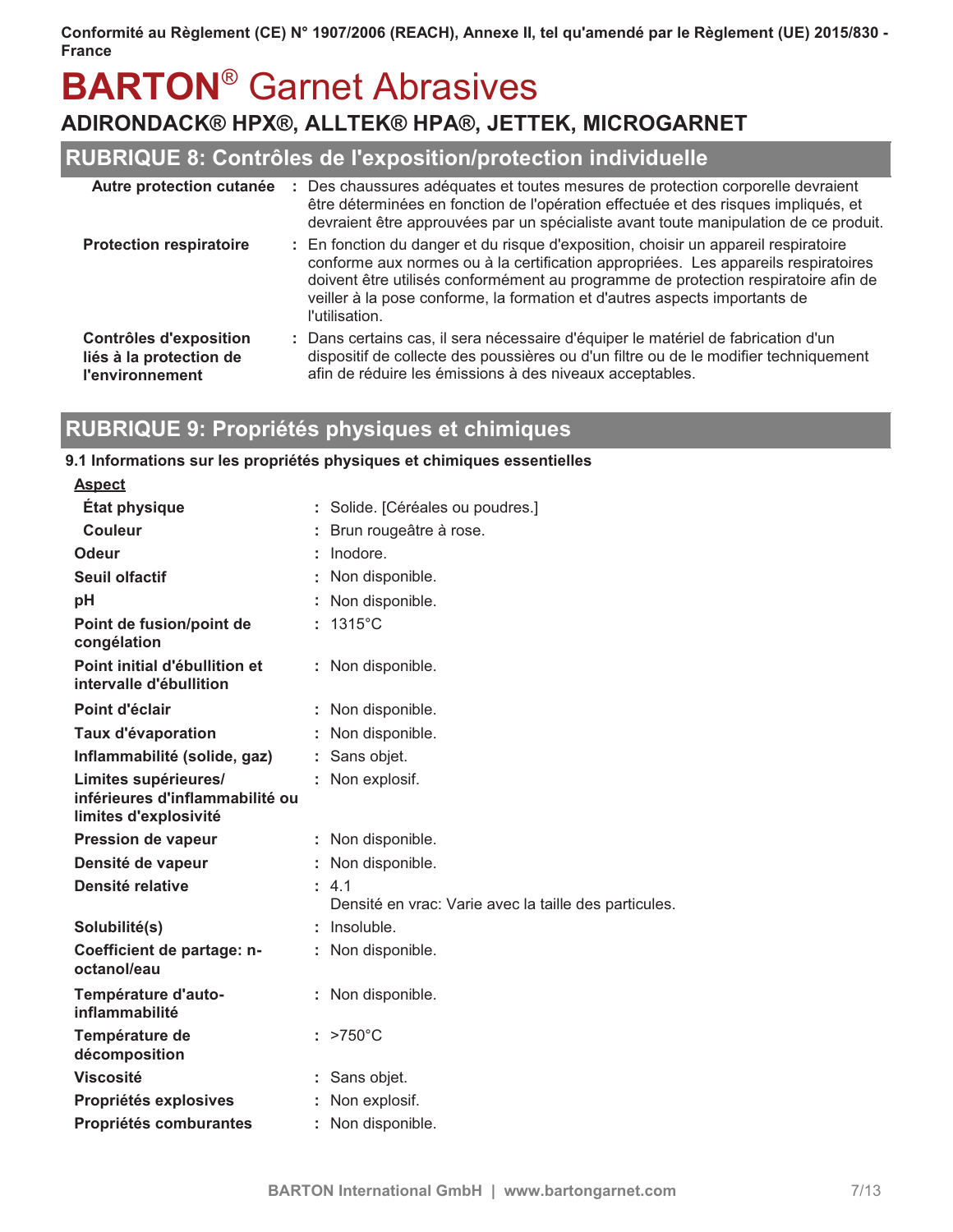# **BARTON®** Garnet Abrasives

## ADIRONDACK® HPX®, ALLTEK® HPA®, JETTEK, MICROGARNET

### **RUBRIQUE 9: Propriétés physiques et chimiques**

#### 9.2 Autres informations

Solubilité dans l'eau

: Non disponible.

## RUBRIQUE 10: Stabilité et réactivité

| 10.1 Réactivité                              | : Aucune réaction dangereuse si le produit est conservé et utilisé dans les conditions<br>appropriées.                          |
|----------------------------------------------|---------------------------------------------------------------------------------------------------------------------------------|
| 10.2 Stabilité chimique                      | : Le produit est stable.                                                                                                        |
| 10.3 Possibilité de<br>réactions dangereuses | : Dans des conditions normales de stockage et d'utilisation, aucune réaction<br>dangereuse ne se produit.                       |
| 10.4 Conditions à éviter                     | : Aucune donnée spécifique.                                                                                                     |
| 10.5 Matières incompatibles                  | $:$ Aucun connu.                                                                                                                |
| 10.6 Produits de<br>décomposition dangereux  | : Dans des conditions normales de stockage et d'utilisation, aucun produit de<br>décomposition dangereux ne devrait apparaître. |
|                                              |                                                                                                                                 |

## **RUBRIQUE 11: Informations toxicologiques**

#### 11.1 Informations sur les effets toxicologiques

#### Toxicité aiguë

Il n'existe aucune donnée disponible.

#### Estimations de la toxicité aiquë

Il n'existe aucune donnée disponible.

#### **Irritation/Corrosion**

Il n'existe aucune donnée disponible.

#### **Sensibilisation**

Il n'existe aucune donnée disponible.

#### Mutagénicité

Il n'existe aucune donnée disponible.

#### Cancérogénicité

Il n'existe aucune donnée disponible.

#### Toxicité pour la reproduction

Il n'existe aucune donnée disponible.

#### Tératogénicité

Il n'existe aucune donnée disponible.

#### Toxicité spécifique pour certains organes cibles — exposition unique

Il n'existe aucune donnée disponible.

#### Toxicité spécifique pour certains organes cibles - exposition répétée

Il n'existe aucune donnée disponible.

#### Danger par aspiration

Il n'existe aucune donnée disponible.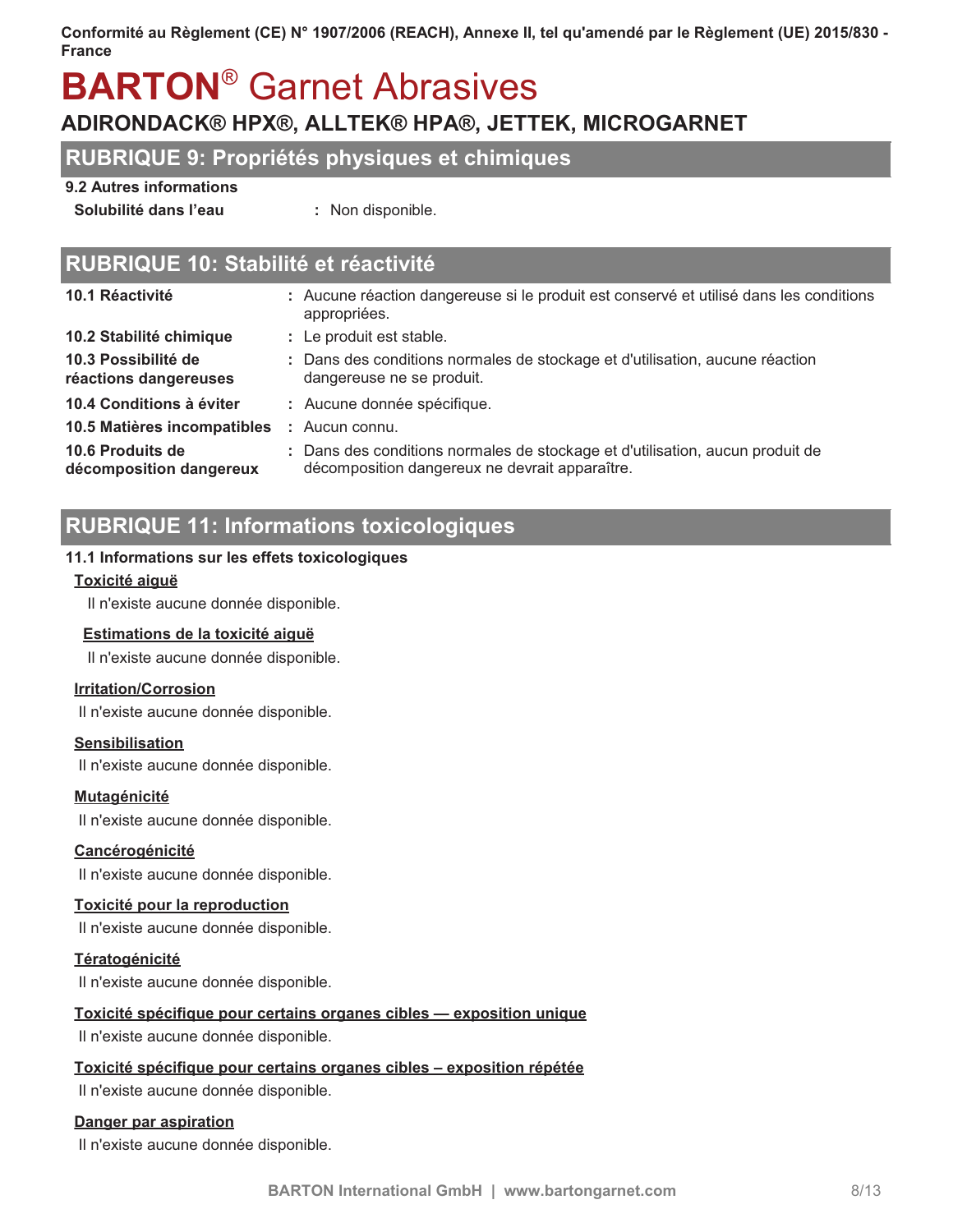# **BARTON<sup>®</sup> Garnet Abrasives**

## ADIRONDACK® HPX®, ALLTEK® HPA®, JETTEK, MICROGARNET

## **RUBRIQUE 11: Informations toxicologiques**

| Informations sur les voies | : Voies d'entrée probables : Voie orale, Voie cutanée, Inhalation. |  |  |
|----------------------------|--------------------------------------------------------------------|--|--|
|                            |                                                                    |  |  |

#### d'exposition probables

#### Effets aigus potentiels sur la santé

| <b>Contact avec les yeux</b> | : Une exposition à des concentrations atmosphériques au-dessus des limites<br>d'exposition réglementaires ou recommandées peut éventuellement entraîner une<br>irritation des yeux.                           |
|------------------------------|---------------------------------------------------------------------------------------------------------------------------------------------------------------------------------------------------------------|
| <b>Inhalation</b>            | : Une exposition à des concentrations atmosphériques au-dessus des limites<br>d'exposition réglementaires ou recommandées peut éventuellement entraîner une<br>irritation du nez, de la gorge et des poumons. |
| Contact avec la peau         | : Aucun effet important ou danger critique connu.                                                                                                                                                             |
| Ingestion                    | : Aucun effet important ou danger critique connu.                                                                                                                                                             |

#### Symptômes liés aux caractéristiques physiques, chimiques et toxicologiques

| <b>Contact avec les yeux</b> | : Les symptômes néfastes peuvent éventuellement comprendre ce qui suit :<br>irritation<br>rougeur                      |
|------------------------------|------------------------------------------------------------------------------------------------------------------------|
| <b>Inhalation</b>            | : Les symptômes néfastes peuvent éventuellement comprendre ce qui suit :<br>irritation des voies respiratoires<br>toux |
| Contact avec la peau         | : Aucun effet important ou danger critique connu.                                                                      |
| Ingestion                    | : Aucun effet important ou danger critique connu.                                                                      |

#### Effets différés et immédiats, et effets chroniques d'une exposition de courte et de longue durée

| <b>Exposition de courte durée</b>                 |                                                                                                             |  |
|---------------------------------------------------|-------------------------------------------------------------------------------------------------------------|--|
| <b>Effets potentiels</b><br>immédiats             | : Aucun effet important ou danger critique connu.                                                           |  |
| Effets potentiels différés                        | : Aucun effet important ou danger critique connu.                                                           |  |
| <b>Exposition prolongée</b>                       |                                                                                                             |  |
| <b>Effets potentiels</b><br>immédiats             | : Aucun effet important ou danger critique connu.                                                           |  |
| Effets potentiels différés                        | : Aucun effet important ou danger critique connu.                                                           |  |
| <u>Effets chroniques potentiels pour la santé</u> |                                                                                                             |  |
| Généralités                                       | : L'exposition répétée ou prolongée à la poussière peut entraîner une irritation<br>respiratoire chronique. |  |
| Cancérogénicité                                   | : Aucun effet important ou danger critique connu.                                                           |  |
| Mutagénicité                                      | : Aucun effet important ou danger critique connu.                                                           |  |
| Toxicité pour la<br>reproduction                  | : Aucun effet important ou danger critique connu.                                                           |  |
| <b>Autres informations</b>                        | : Non disponible.                                                                                           |  |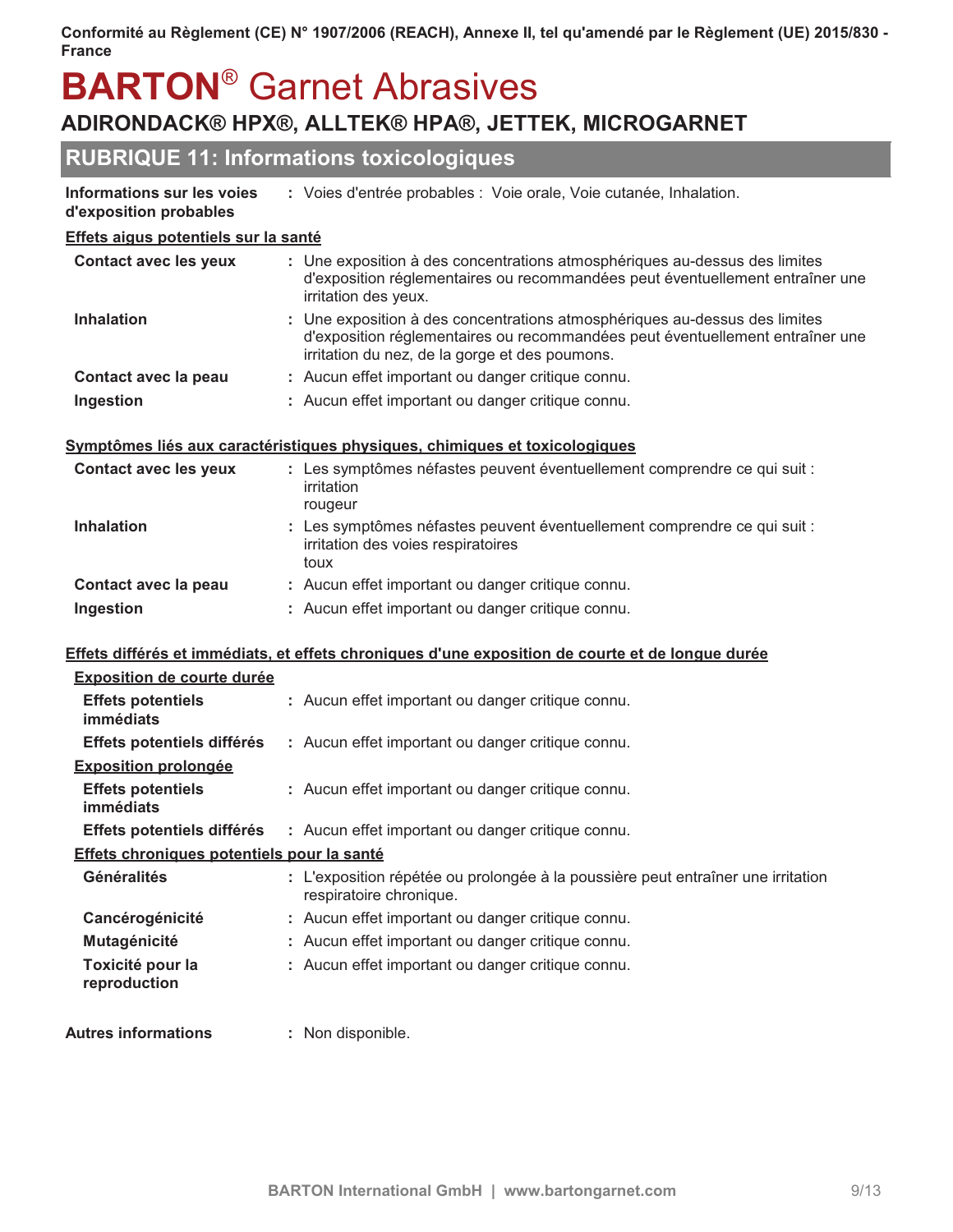## **BARTON<sup>®</sup> Garnet Abrasives** ADIRONDACK® HPX®, ALLTEK® HPA®, JETTEK, MICROGARNET

### **RUBRIQUE 12: Informations écologiques**

#### 12.1 Toxicité

Il n'existe aucune donnée disponible.

#### 12.2 Persistance et dégradabilité

Il n'existe aucune donnée disponible.

#### 12.3 Potentiel de bioaccumulation

Il n'existe aucune donnée disponible.

| 12.4 Mobilité dans le sol                   |                   |  |
|---------------------------------------------|-------------------|--|
| Coefficient de répartition<br>sol/eau (Koc) | : Non disponible. |  |
| <b>Mobilité</b>                             | : Non disponible. |  |

#### 12.5 Résultats des évaluations PBT et vPvB

Ce mélange ne contient aucune substance évaluée comme étant un PBT ou un vPvB.

12.6 Autres effets néfastes : Aucun effet important ou danger critique connu.

## RUBRIQUE 13: Considérations relatives à l'élimination

Les informations de cette section contiennent des directives et des conseils généraux. Consulter la liste des Utilisations Identifiées de la section 1 pour toute information spécifique aux usages disponible dans le(s) scénario(s) d'exposition.

#### 13.1 Méthodes de traitement des déchets

| <b>Produit</b>                        |                                                                                                                                                                                                                                                                                                                                                                                                                                                                                                                                                                                                                            |
|---------------------------------------|----------------------------------------------------------------------------------------------------------------------------------------------------------------------------------------------------------------------------------------------------------------------------------------------------------------------------------------------------------------------------------------------------------------------------------------------------------------------------------------------------------------------------------------------------------------------------------------------------------------------------|
| Méthodes d'élimination<br>des déchets | : Il est recommandé d'éviter ou réduire autant que possible la production de déchets.<br>La mise au rebut de ce produit, des solutions et des sous-produits devra respecter<br>les exigences légales en matière de protection de l'environnement et de mise au<br>rebut des déchets ainsi que les exigences de toutes les autorités locales.<br>Elimination des produits excédentaires et non recyclables par une entreprise<br>autorisée de collecte des déchets. Ne pas rejeter les déchets non traités dans les<br>égouts, à moins que ce soit en conformité avec les exigences de toutes les<br>autorités compétentes. |
| <b>Déchets Dangereux</b>              | : A la connaissance actuelle du fournisseur, ce produit n'est pas considéré comme un<br>déchet dangereux tel que défini par la Directive UE 2008/98/CE.                                                                                                                                                                                                                                                                                                                                                                                                                                                                    |
| <b>Emballage</b>                      |                                                                                                                                                                                                                                                                                                                                                                                                                                                                                                                                                                                                                            |
| Méthodes d'élimination<br>des déchets | : Il est recommandé d'éviter ou réduire autant que possible la production de déchets.<br>Recycler les déchets d'emballage. Envisager l'incinération ou la mise en décharge<br>uniquement si le recyclage est impossible.                                                                                                                                                                                                                                                                                                                                                                                                   |
| Précautions particulières             | : Ne se débarrasser de ce produit et de son récipient qu'en prenant toutes<br>précautions d'usage. Les conteneurs vides ou les saches internes peuvent retenir<br>des restes de produit. Évitez la dispersion des matériaux déversés, ainsi que leur<br>écoulement et tout contact avec le sol, les cours d'eau, les égouts et conduits<br>d'évacuation.                                                                                                                                                                                                                                                                   |
|                                       |                                                                                                                                                                                                                                                                                                                                                                                                                                                                                                                                                                                                                            |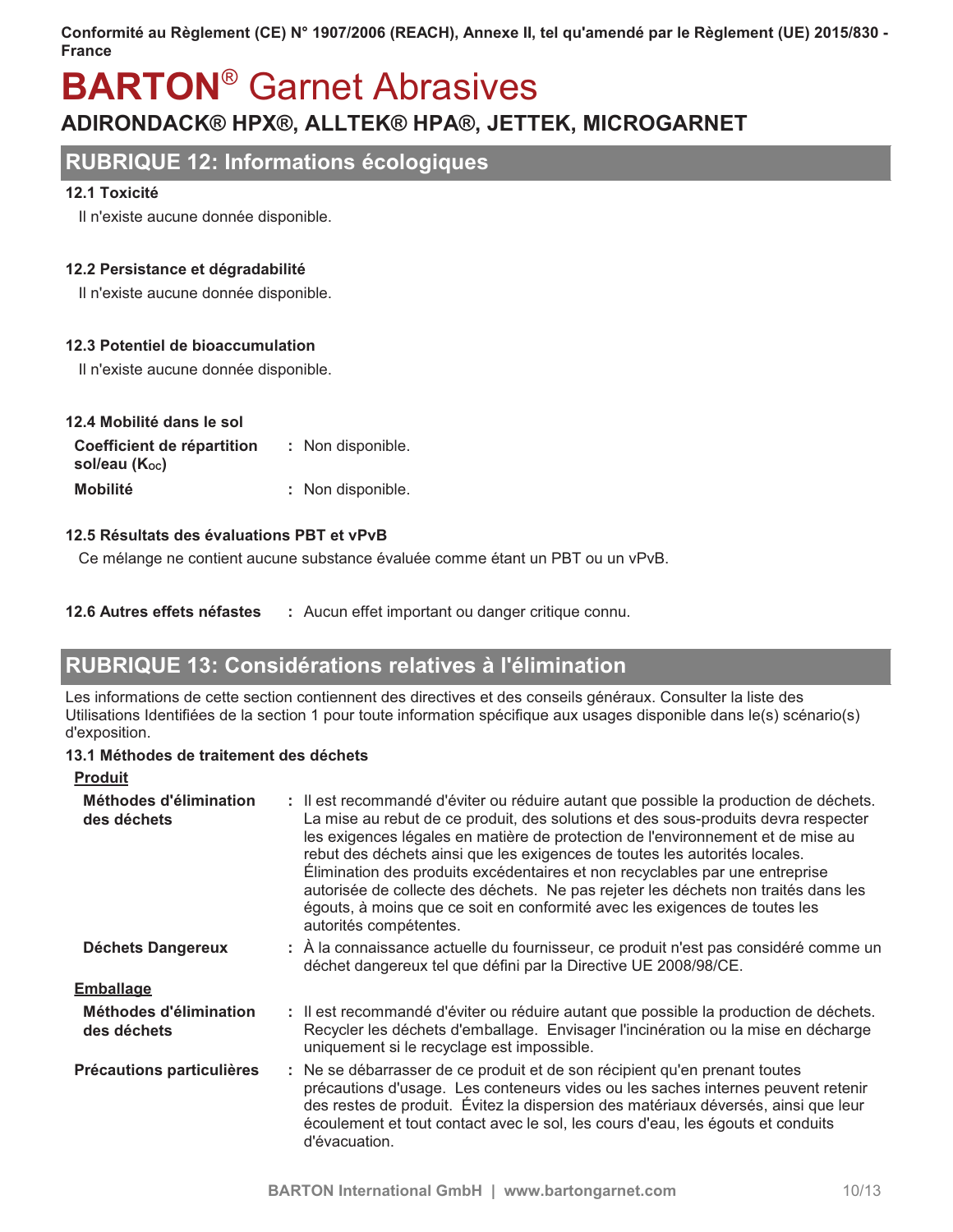# **BARTON®** Garnet Abrasives

## ADIRONDACK® HPX®, ALLTEK® HPA®, JETTEK, MICROGARNET

### **RUBRIQUE 14: Informations relatives au transport**

|                                                         | <b>ADR/RID</b>           | <b>ADN</b>      | <b>IMDG</b>     | <b>IATA</b>     |
|---------------------------------------------------------|--------------------------|-----------------|-----------------|-----------------|
| 14.1 Numéro ONU                                         | Non réglementé.          | Non réglementé. | Non réglementé. | Non réglementé. |
| 14.2 Désignation<br>officielle de<br>transport de l'ONU | $\overline{\phantom{a}}$ |                 |                 |                 |
| 14.3 Classe(s) de<br>danger pour le<br>transport        | $\overline{\phantom{a}}$ |                 |                 |                 |
| 14.4 Groupe<br>d'emballage                              |                          |                 |                 |                 |
| 14.5 Dangers pour<br><b>l'environnement</b>             | Non.                     | Non.            | Non.            | Non.            |

**14.6 Précautions** particulières à prendre par l'utilisateur

: Transport avec les utilisateurs locaux : toujours transporter dans des conditionnements qui sont corrects et sécurisés. S'assurer que les personnes transportant le produit connaissent les mesures à prendre en cas d'accident ou de déversement accidentel.

| 14.7 Transport en vrac | : Non disponible. |
|------------------------|-------------------|
| conformément aux       |                   |
| instruments IMO        |                   |

## RUBRIQUE 15: Informations relatives à la réglementation

#### 15.1 Réglementations/législation particulières à la substance ou au mélange en matière de sécurité, de santé et d'environnement

#### Règlement UE (CE) n° 1907/2006 (REACH)

#### Annexe XIV - Liste des substances soumises à autorisation

#### **Annexe XIV**

Aucun des composants n'est répertorié.

#### Substances extrêmement préoccupantes

Aucun des composants n'est répertorié.

**Annexe XVII -**: Sans objet. **Restrictions applicables** à la fabrication, à la mise sur le marché et à l'utilisation de certaines substances et préparations dangereuses et de certains articles dangereux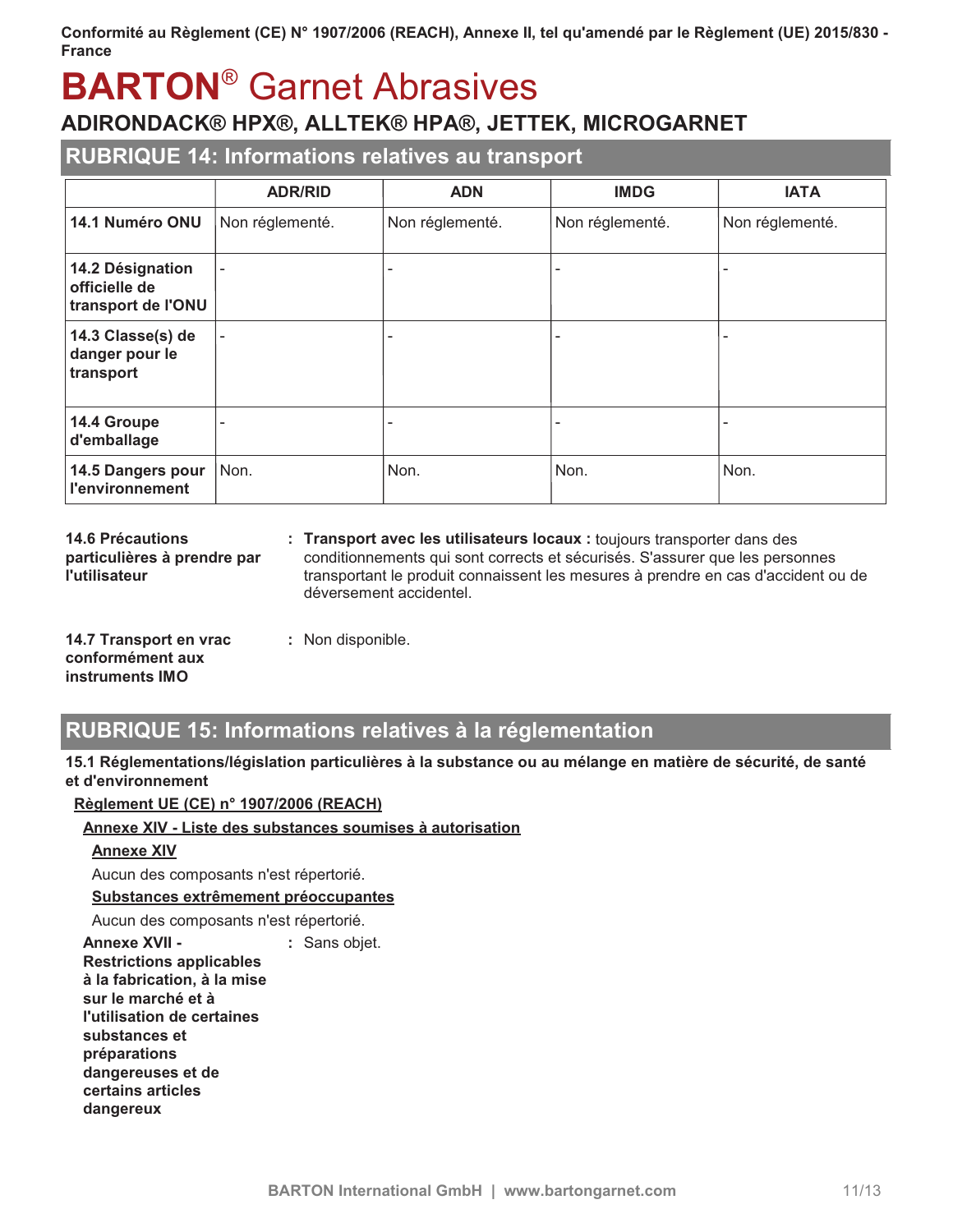# **BARTON<sup>®</sup> Garnet Abrasives**

## ADIRONDACK® HPX®, ALLTEK® HPA®, JETTEK, MICROGARNET

## RUBRIQUE 15: Informations relatives à la réglementation

#### **Autres Réglementations UE**

| <b>Émissions industrielles</b><br>(prévention et réduction<br>intégrées de la pollution) -<br>Air | : Non inscrit                                                                                                            |
|---------------------------------------------------------------------------------------------------|--------------------------------------------------------------------------------------------------------------------------|
| <b>Émissions industrielles</b><br>(prévention et réduction<br>intégrées de la pollution) -<br>Eau | : Non inscrit                                                                                                            |
|                                                                                                   | Substances qui appauvrissent la couche d'ozone (1005/2009/UE)                                                            |
| Non inscrit.                                                                                      |                                                                                                                          |
| Non inscrit.                                                                                      | Consentement préalable en connaissance de cause (PIC) (649/2012/EU)                                                      |
| <b>Directive Seveso</b>                                                                           |                                                                                                                          |
|                                                                                                   | Ce produit n'est pas contrôlé selon la directive Seveso.                                                                 |
| Réglementations nationales                                                                        |                                                                                                                          |
| Surveillance médicale<br>renforcée                                                                | : Arrêté du 11 Juillet 1977 fixant la liste des travaux nécessitant une surveillance<br>médicale renforcée: non concerné |
| <b>Réglementations Internationales</b>                                                            |                                                                                                                          |
|                                                                                                   | Liste des substances chimiques du tableau I, II et III de la Convention sur les armes chimiques                          |
| Non inscrit.                                                                                      |                                                                                                                          |
| <b>Protocole de Montréal</b>                                                                      |                                                                                                                          |
| Non inscrit.                                                                                      |                                                                                                                          |
| Non inscrit.                                                                                      | Convention de Stockholm relative aux polluants organiques persistants                                                    |
|                                                                                                   | Convention de Rotterdam sur la procédure de Consentement préalable en connaissance de cause (PIC)                        |
| Non inscrit.                                                                                      |                                                                                                                          |
| Non inscrit.                                                                                      | Protocole d'Aarhus de l'UNECE sur les POP et les métaux lourds                                                           |
| <b>Liste d'inventaire</b>                                                                         |                                                                                                                          |
| <b>Europe</b>                                                                                     | : Indéterminé.                                                                                                           |
| 15.2 Évaluation de la<br>sécurité chimiaue                                                        | : Ce produit contient des substances nécessitant encore une évaluation du risque<br>chimique                             |